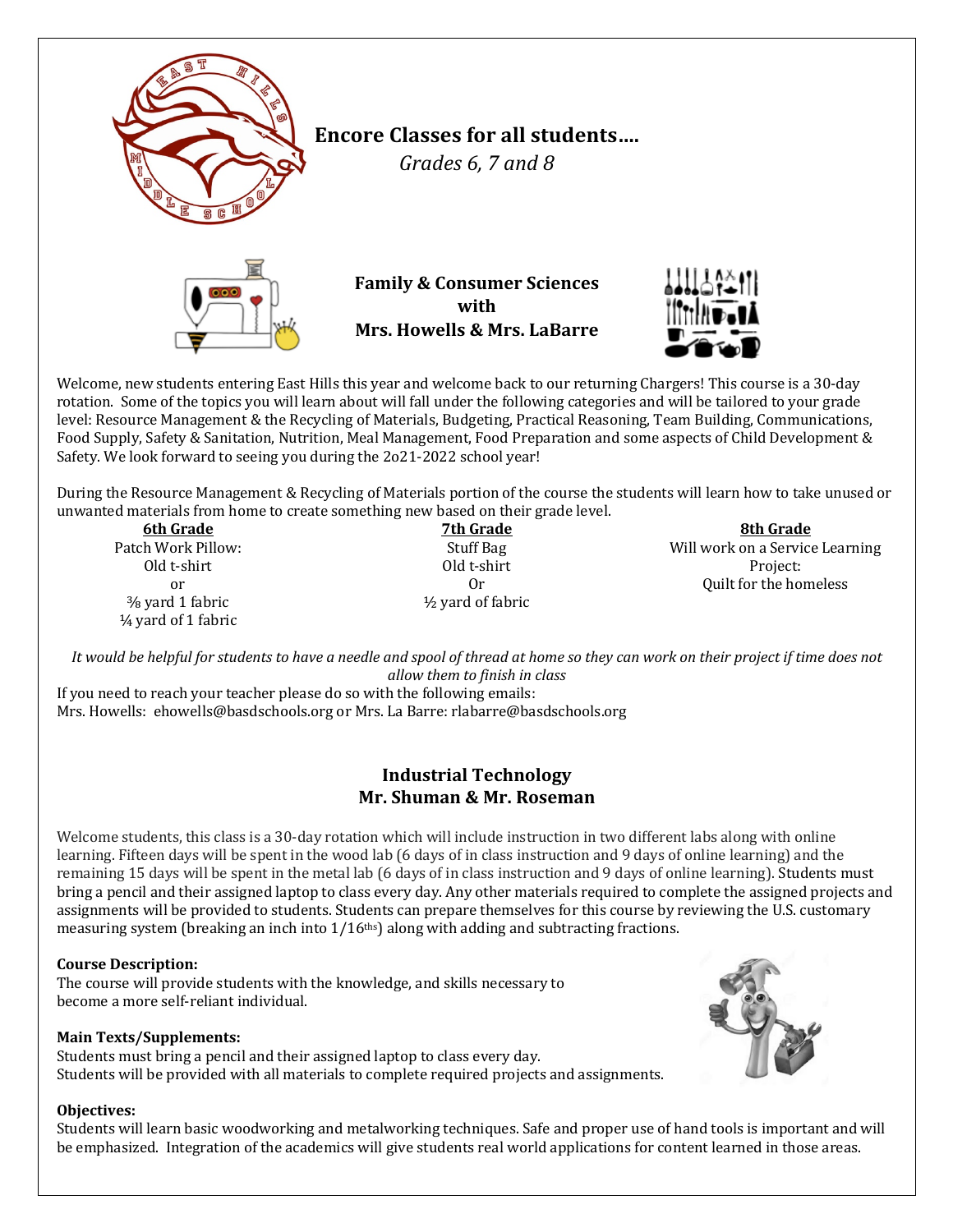

 $^{\blacktriangle}$  Mrs. Dennis, Librarian

I'm excited to welcome you to the EHMS Library! The library is available during the school day for **Book Circulation**. If you're not sure what to read next, please ask. I'd love to help you find the right book for you! The library is also the hub for **Computer Repairs**. The library is home to our **Project Supply Closet**, so you can come and see me if there are items you need to complete homework or projects for your classes. 6th grade students come to the library monthly for **Innovation Hour**, a time where we complete *Engineering Challenges, Coding Activities* and explore *Mindfulness* and *Growth Mindset*. I may also see you throughout the school year for additional lessons and activities in your core classes. If you enjoy reading, consider joining the **Reading Olympics** team. We will practice after school in the library and discuss the books that we are reading.



The Technology Department at East Hills Middle School would like to welcome you to the 2021-2022 school year! We are excited to have you as part of our dynamic classes. The technology classes run in 30-Day rotations throughout the school year. You will either have Mr. Senneca in Room 201 or Dr. Collazo in Room 159. Both classes will utilize your ChromeBooks and MacBook Air computers with the option of a desktop for specialized assignments or need. All classes will participate in hands-on assignments and activities that will build your knowledge in basic computer use and digital responsibility. All students will be expected to follow the Bethlehem Area School District Computer Use Policy, at all times. For the most part, our classrooms are paperless. Therefore, assignments will be provided and submitted online. You will need to become familiar with online applications such as, but not limited to, Schoology, Code.org, Typing.com, Google Drive, Banzai Budgeting, TinkerCad, PA Career Zone, WeVideo/iMovie, iPhoto, and GarageBand. Although students will carry their Chromebooks, regularly, we are asking individuals to learn how to navigate the Apple environment. Since we will be on the computers the FIRST day of class, it is essential that you have a pair of headphones/earbuds. For Grade 7 students, you may responsibly use your own device to capture images/video for your media project, but are required to follow normed expectations. The Schoology app is a useful tool for access to at school and home. Parents/Guardians should feel free to access their student's Schoology accounts to view assignments and grades. We look forward to a productive rotation and that you have a fun, interactive experience in Computer Technology Class!

## Art: Mr. Court, Ms. Majczan, and Mrs. Steger

Art classes within the middle grades expand on the elementary foundation in understanding and skills in the visual arts in an exploratory manner consistent with the middle school philosophy. Art class will meet for one marking period.

#### **Objectives:**

- Develop increasingly sophisticated creative strategies, skills, and habits of mind through artistic practices.
- Apply design literacy to a wide variety of traditional and new media.
- Acquire increasing complex procedural knowledge, skill and craftsmanship in art making while exploring an expanded range of media.
- Develop more sophisticated aesthetic judgment that supports the making and understanding of rich meaning in art.
- Explore a wide range of notions about the meaning and purpose of visual art.
- Form a broader knowledge and understanding of our rich and diverse historical and cultural heritage through art.